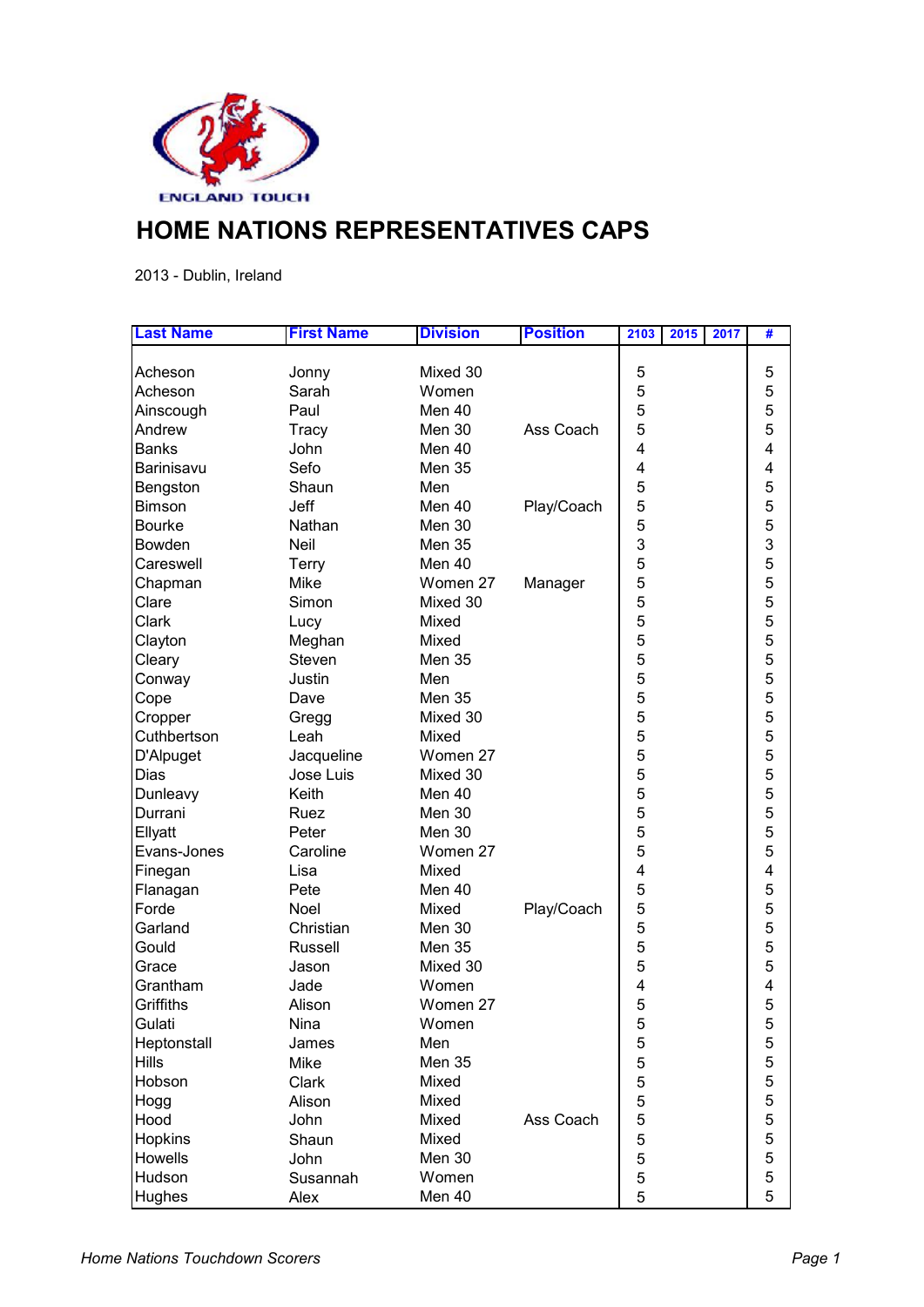| <b>Last Name</b>                | <b>First Name</b> | <b>Division</b>        | <b>Position</b> | 2103<br>2015<br>2017 | #                       |
|---------------------------------|-------------------|------------------------|-----------------|----------------------|-------------------------|
| <b>Hughes</b>                   | Joelene           | Mixed 30               |                 | 5                    | 5                       |
| Hutchison                       | Kylie             | Women                  |                 | 5                    | 5                       |
| Hyde                            | Kate              | Women 27               |                 | 5                    | 5                       |
| Jeffery                         | Duncan            | <b>Men 35</b>          |                 | 5                    | 5                       |
| Jennings                        | Anna              | Men 30                 | Manager         | 5                    | 5                       |
| Jones                           | Richard           | Men 30                 |                 | 5                    | 5                       |
| Joyce                           | Nathan            | <b>Men 35</b>          | Play/AC         | 5                    | 5                       |
| Kang                            | Julia             | Mixed 30               |                 | 5                    | 5                       |
| Karim                           | Amro              | Men 30                 |                 | 5                    | 5                       |
| Kelly                           | Emily             | Women                  |                 | 3                    | 3                       |
| Kenny                           | <b>Travis</b>     | <b>Men 35</b>          |                 | 4                    | 4                       |
| Kidd                            | Susan             | Women                  |                 | 5                    | 5                       |
| King                            | Richard           | Men 30                 |                 | 5                    | 5                       |
| Kirby                           | <b>Bruce</b>      | Men 35                 |                 | 5                    | 5                       |
| Knoop                           | James             | Men                    |                 | 5                    | 5                       |
| Lee                             | <b>Benita</b>     | Women                  |                 | 5                    | 5                       |
|                                 | Jason             | <b>Men 35</b>          |                 | 5                    | 5                       |
| Logan<br>Lovell                 | Jonathan          | Mixed 30               |                 | 5                    | 5                       |
| MacDonald                       |                   |                        | Play/Coach      |                      | 5                       |
| Madden                          | Gene              | Men 40                 |                 | 5                    |                         |
|                                 | <b>Steve</b>      | Men 40                 | Coach           | 5<br>5               | 5                       |
| Mahutaroko                      | Ted               | Women 27               |                 |                      | 5                       |
| Matenga                         | <b>Nicholas</b>   | Men 30                 |                 | 5                    | 5                       |
| <b>McCallion</b>                | Lesley            | Women 27               |                 | 5                    | 5                       |
| McCrae                          | Gareth            | Men                    |                 | 5                    | 5                       |
| Mcmillan                        | Nelson            | Men 30                 |                 | 5                    | 5                       |
| McNamara                        | <b>Bridget</b>    | Mixed                  |                 | 5                    | 5                       |
| Meakin                          | Ben               | Men                    |                 | 5                    | 5                       |
| Melling                         | Jake              | Mixed                  |                 | 5                    | 5                       |
| Melling                         | Jordan            | Mixed                  |                 | 5                    | 5                       |
| Melling<br>Mendis               | Steven            | Men 40                 | Ass Coach       | 5<br>5               | 5<br>5                  |
|                                 | Daniel            | Men                    |                 | 5                    | 5                       |
| Mitchell                        | Piers             | Men 40                 |                 |                      | 5                       |
| Moody                           | lan               | Men 40                 |                 | 5                    | 5                       |
| Myerson                         | Matthew           | Men<br>Mixed           |                 | 5<br>5               | 5                       |
| <b>Nel</b>                      | Zhayne            |                        |                 |                      |                         |
| Ogle                            | Morgan            | Women                  |                 | 3                    | 3                       |
| Openshaw                        | Tamsin            | Mixed 30<br>Women      | Coach           | 5<br>5               | 5                       |
| Osborne                         | Timothy           | Women 27               |                 |                      | 5                       |
| Palmer                          | Jen               |                        |                 | 5                    | 5                       |
| Parish                          | Zoe               | Women 27               |                 | 5                    | 5                       |
| Powell                          | Ben               | Men<br>Mixed 30        |                 | 5                    | 5                       |
| Powell<br>Powell                | Ben               | Mixed                  | Manager         | 5<br>5               | 5<br>5                  |
|                                 | Jess              |                        | Manager         |                      | $\overline{2}$          |
| Powles                          | Sam               | Women<br>Men 40        |                 | $\overline{2}$<br>5  | 5                       |
| Prior (Eastwood)<br>Ravenscroft | Kirsty            |                        | Manager         | 5                    | 5                       |
|                                 | Crystal           | Women                  | Manager         |                      | 5                       |
| Reid                            | Adam              | Mixed                  |                 | 5                    | 5                       |
| Reid                            | Toby              | <b>Men 35</b>          |                 | 5                    | 5                       |
| Riley                           | Liz               | Women<br><b>Men 35</b> |                 | 5                    | $\overline{\mathbf{4}}$ |
| Roa                             | Mike              |                        |                 | 4                    |                         |
| Roa                             | Mike              | Men 30/35              | Coach           | 5                    | 5                       |
| Robinson                        | James             | Mixed                  |                 | 1                    | 1                       |
| Rosenburg                       | Sarah             | Mixed 30               |                 | 5                    | 5                       |
| Rowling                         | Clint             | Men                    | Ass Coach       | 5                    | 5                       |
| Rowling                         | Daniel            | Men                    |                 | 5                    | 5                       |
| Simm                            | Leanne            | Mixed 30               |                 | 5                    | 5                       |
| Smith                           | Ben               | Men                    | Coach           | 5                    | 5                       |
| Smuts                           | Anna              | Mixed                  |                 | 5                    | 5                       |